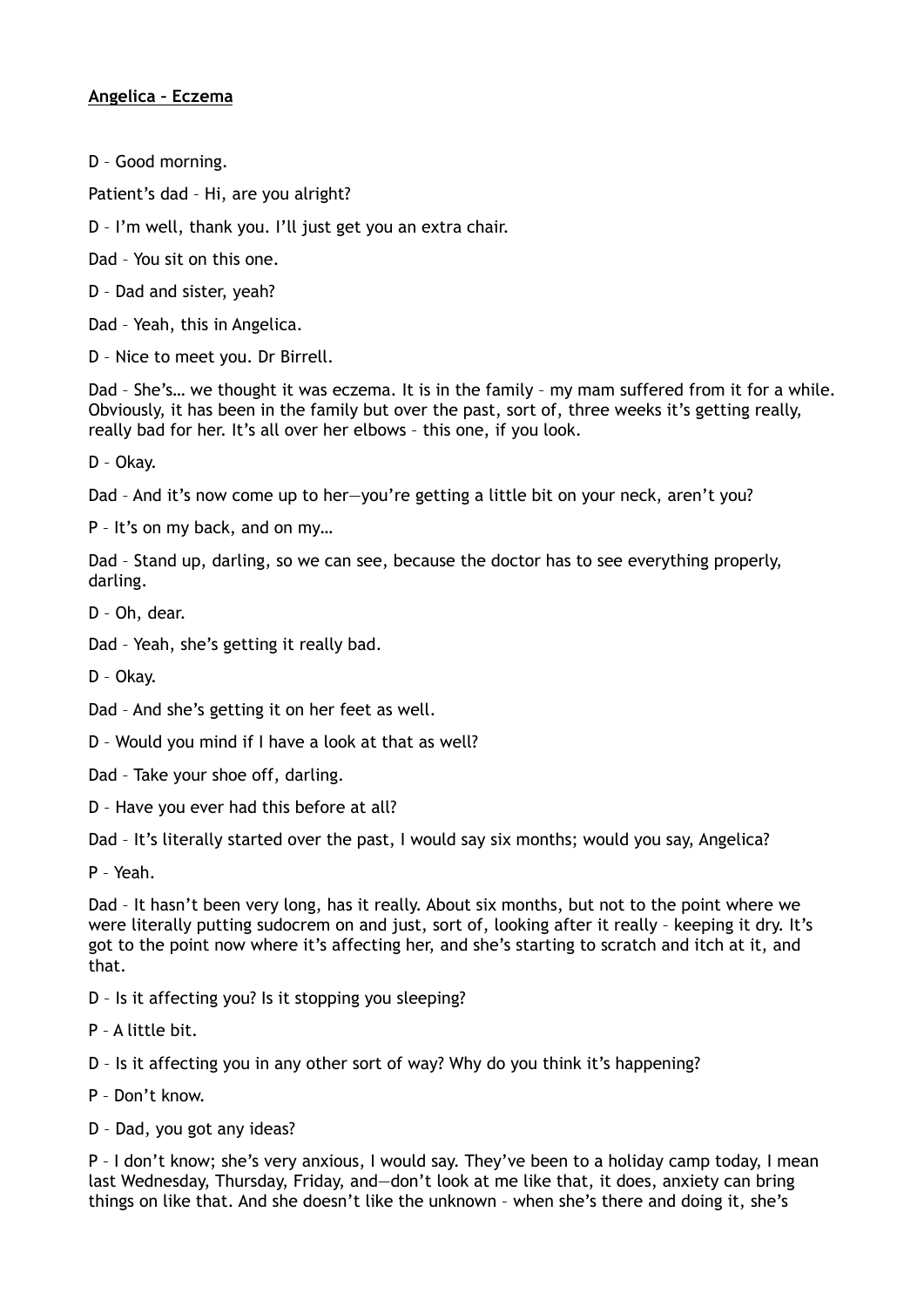alright. It's just the unknown of things, she gets herself all worked up, but, as I say, it's just starting to become now where I'm thinking, it's getting too much now.

D – Okay, and what have you tried so far? Sudocrem, you mentioned.

Dad – Yeah, a bit of Sudocrem and…

P – Betnovate.

Dad - …and Betnovate; my mam tried a little bit, but my mam didn't want to put it on her in case it was too strong.

D – Sure, did it help?

P – A little bit.

Dad – Tiny bit, yeah.

D – Yeah, good. Okay.

Dad – But obviously, we just didn't want to use my mam's Betnovate without seeing the doctor first.

D – Okay, best that you have your own cream, isn't it?

Dad – Yeah.

D – Good, okay. So, dad's mentioning a bit of anxiety – is that an issue to you, much?

P – No.

- D Things at school okay?
- P Yeah.
- D Yeah? Friends?

Dad – She has, she's—over the last year or so, she has really come out of her shell, and she is… she's a lot less anxious, she just doesn't like the unknown.

D – Okay.

Dad – But we just, I mean as parents, we look into anything that could be causing anything, really.

D – Who's at home with you? So, mum and dad and little sister? You get on okay with everybody? Not sure? No big things going on then, all right, and you look like you're growing well. You're not the shortest, not the tallest in your class?

Dad – No, she's… you're around about average, aren't you, I would say.

D – Okay, good – so you're healthy otherwise? Pooing and peeing alright? Do you mind… so you've mentioned it's on your back and also on your elbows, what about your knees – are they affected?

P – No, it my…

Dad – No, nothing on her knees.

- D And what about your nails or your scalp?
- Dad No, her scalp's okay.
- P It's only on my elbows, my back, my feet, and then on the back of my legs.
- D So, you do have it on the back of your legs.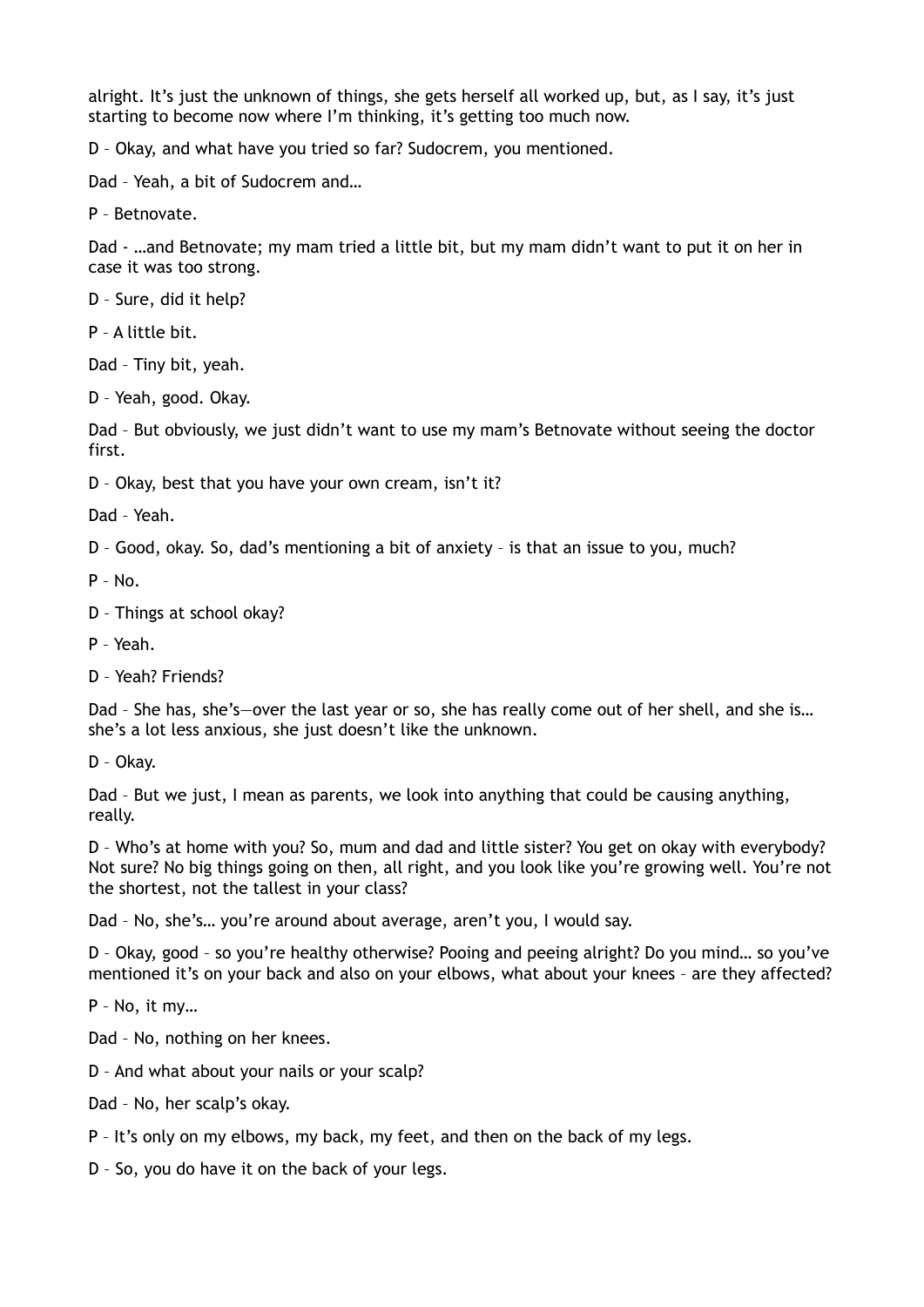Dad – Yeah, a little bit on the back of her legs. Do you want to just pull your trousers down a little bit?

D – Would that be okay to look, if we just pop you here?

Dad – It's okay darling, the doctor's—this is what they have to do, they have to look and see if everything's okay, darling.

D – Dad will come behind as well.

Dad – Come on, I'll come with you, you just sit here, Ava.

D – Just so, if you pull your trousers just down so that we can have a look.

Dad – And we'll make sure that we can get the right cream, so that we get rid of it, darling. Right?

P – Mhmm.

Dad – Yeah. Just take your trousers down, it's all right, your knickers are fine, leave your knickers on.

P – There, look.

Dad – Oh, yeah. I think over the last, sort of, week as well, it's coming out everywhere.

D – Sure.

Dad – The last week, it's, it seems to—like the one on her neck's new as well. This is new.

D – Got you.

Dad – I've noticed this over the last week.

D – Great, okay, well that's really helpful. If you pull your trousers back up, that's fantastic. I'll have a look at your nails as well. Your toenails have been absolutely fine, and there's nothing behind your ears, and there's nothing on your scalp at all?

Dad – No, she's fine, yeah.

D – Did you ever have eczema when you were a little kid?

P – Sometimes.

Dad – She had the *tiniest* little bits, but it's—I mean it is in the family. I mean, my mam's, my mam's sister suffered from it quite bad, and my mam's had it in bits and bobs, but nothing Sarah's side of the family, haven't.

D – You mentioned your feet as well, which of your feet is worse?

Dad – Take your shoes off, 'cause you can slip them straight back on.

P – Okay. There, that one.

D – Got you. All right. There's no obvious trigger that you've noticed, apart from dad thinks it might be linked with how worried you are, or how stressed you are, or anxious?

P – No, I don't think it's anything to do with that.

D – You don't think so? Okay. Alright.

Dad – I just think she's a normal…

P – It's just when, like, I itch myself once, and it appears.

D – So, it gets worse when it's itchy? Fine, okay.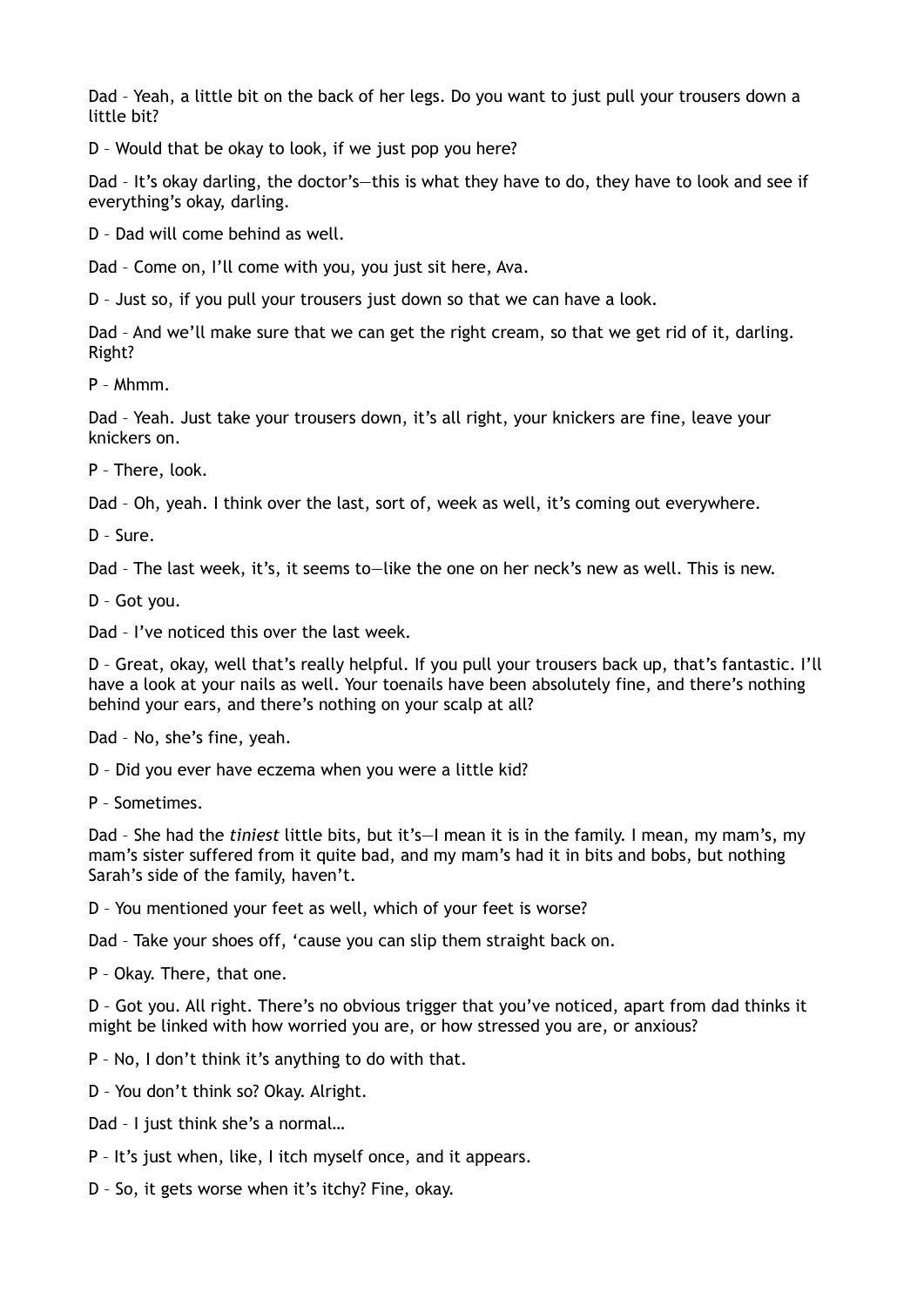Dad – As well, it's when she's hot, as well.

D – Okay, that makes sense.

Dad – Yeah.

D – Yeah. I think your dad's absolutely right, I think it is eczema – and it will come, and it will go, but when it's bad, actually the Betnovate's the right thing to use on it. So when it's really itchy, put the Betnovate on once a day, nice and generously, after your dinner, all right? So, just once a day would be fine. The rest of the time, I want you to put a greasy moisturiser on it, okay? So, I'll give you a prescription for that, too. Ideally, you want to avoid any soaps that might be irritating, so, perfumed soaps might be a bit irritating.

Dad – Right.

D – So, use…

Dad – No bubbles in her bath, that type of stuff?

D – Exactly, so a moisturising body cream would probably be the sensible thing to use, or we could use aqueous cream as a soap substitute - which would probably be worthwhile thinking about. So, a bit of homework for you, alright? You've got a computer, haven't you? Would you be happy to go online on that website, and it'll tell you a little bit more about what you need to do to protect your skin from getting itchy.

Dad – Because you've—she's just gotten a new phone, it's all internet-ed up and everything, so if you do that, it's just for you to read… I know darling, I'm just saying. She looks at me like I'm silly sometimes; she's an eleven-year-old, she knows everything.

D – Yeah, that sounds about right.

Dad – This little one as well, I think she's starting to get a little bit as well.

D – Alright, okay.

Dad - I mean she's a little, just a little bit on her...

D – You'll probably get away with just using a little bit of the moisturisers, the greasy moisturisers for her.

Dad - I think you're all right, darling, I think you just want to be the same, don't you. But she's always had sensitive skin as well, Angelica, it seems well—I mean, it was…

Sister – Dad, it's really itchy.

Dad – You're alright, Ava, don't worry about you, you're fine. Yeah, she's got, I mean, I've got very sensitive skin. If I put the wrong thing on my face, then something will come out, and something will…

P – If I put face masks and things on, or, like, use a certain thing…

Dad – If she uses certain things, she'll come out in…

D – Okay. You might find that you are a bit sensitive, and it will be a bit trial and error to try and figure out what triggers it. It can be something that's triggered by tiredness or when there's a lot going on in life; so, if you've got more worries going on, you might find that your skin's a little bit more itchy and irritated, and that's reasonable to use a little bit more treatment when that happens. I've given you a big tube of the cream to settle the itch down, if it's not improving, and it's not almost settled within a couple of weeks, let's have another look at you and make sure that that's going in the right direction. This stuff is your preventative treatment, I've put that on as a repeat prescription, so you can have that as often as you need to.

dad – That's great.